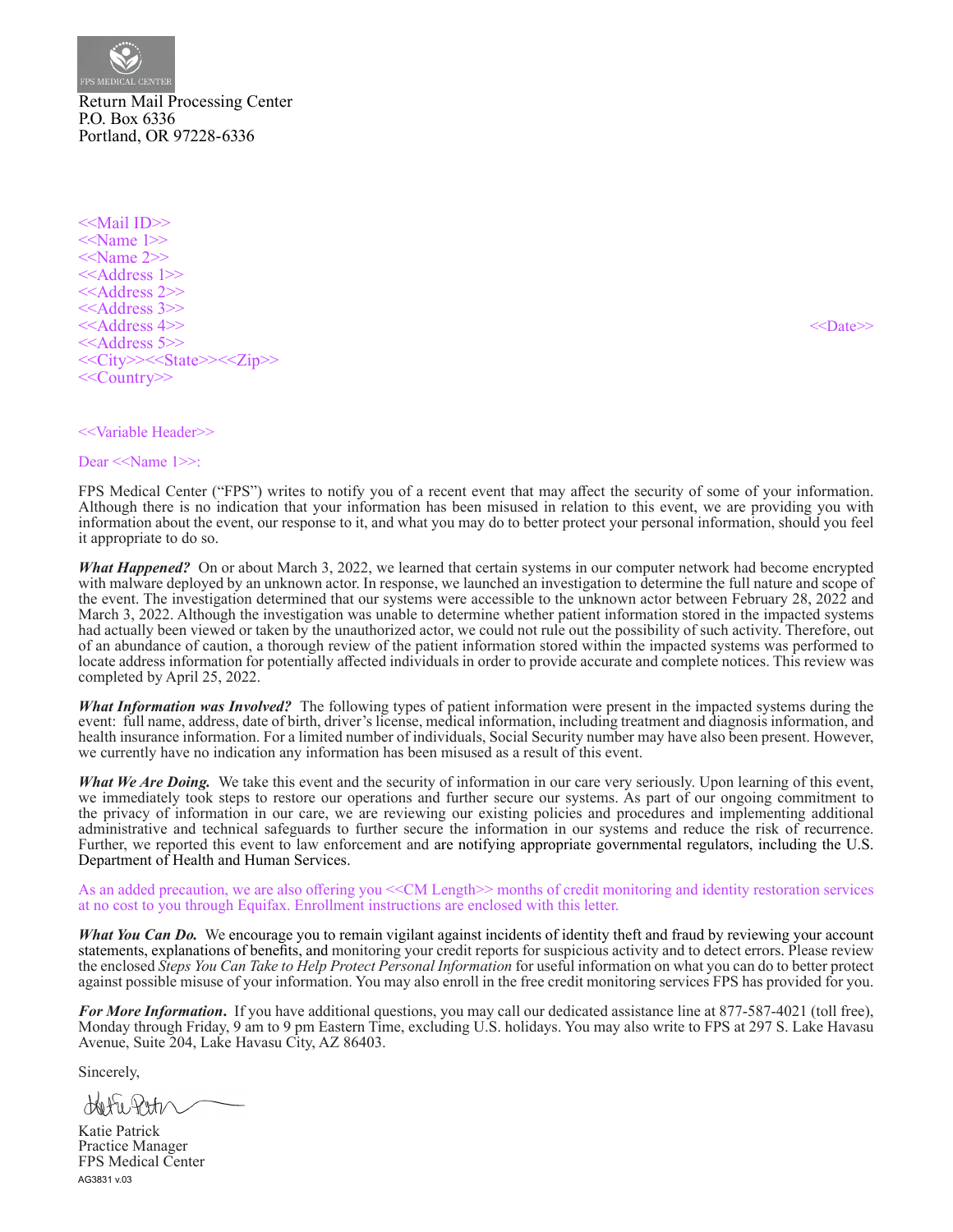## **Enroll in Credit Monitoring and Identity Protection Services**



 $<<$ Name  $1>>$ **Enter your Activation Code:** *<<Activation Code>>* **Enrollment Deadline:** *<<Enrollment Deadline>>*

# **Equifax Credit Watch**™ **Gold**

\*Note: You must be over age 18 with a credit file to take advantage of the product

# **Enrollment Instructions**

- Go to *www.equifax.com/activate*
- Enter your unique Activation Code of  $\leq$  *Activation Code*>> then click "Submit" and follow these 4 steps:

#### **1. Register:**

Complete the form with your contact information and click "Continue". *If you already have a myEquifax account, click the 'Sign in here' link under the "Let's get started" header. Once you have successfully signed in, you will skip to the Checkout Page in Step 4*

**2. Create Account:**

Enter your email address, create a password, and accept the terms of use.

**3. Verify Identity:**

To enroll in your product, we will ask you to complete our identity verification process.

**4. Checkout**:

Upon successful verification of your identity, you will see the Checkout Page. Click 'Sign Me Up' to finish enrolling. **You're done!** The confirmation page shows your completed enrollment. Click "View My Product" to access the product features.

#### **Monitor Accounts**

Under U.S. law, a consumer is entitled to one free credit report annually from each of the three major credit reporting bureaus, Equifax, Experian, and TransUnion. To order your free credit report, visit www.annualcreditreport.com or call, toll-free, 1‑877‑322‑8228. You may also directly contact the three major credit reporting bureaus listed below to request a free copy of your credit report.

Consumers have the right to place an initial or extended "fraud alert" on a credit file at no cost. An initial fraud alert is a one‑year alert that is placed on a consumer's credit file. Upon seeing a fraud alert display on a consumer's credit file, a business is required to take steps to verify the consumer's identity before extending new credit. If you are a victim of identity theft, you are entitled to an extended fraud alert, which is a fraud alert lasting seven years. Should you wish to place a fraud alert, please contact any one of the three major credit reporting bureaus listed below.

As an alternative to a fraud alert, consumers have the right to place a "credit freeze" on a credit report, which will prohibit a credit bureau from releasing information in the credit report without the consumer's express authorization. The credit freeze is designed to prevent credit, loans, and services from being approved in your name without your consent. However, you should be aware that using a credit freeze to take control over who gets access to the personal and financial information in your credit report may delay, interfere with, or prohibit the timely approval of any subsequent request or application you make regarding a new loan, credit, mortgage, or any other account involving the extension of credit. Pursuant to federal law, you cannot be charged to place or lift a credit freeze on your credit report. To request a security freeze, you will need to provide the following information:

- 1. Full name (including middle initial as well as Jr., Sr., II, III, etc.);
- 2. Social Security number;
- 3. Date of birth;
- 4. Addresses for the prior two to five years;
- 5. Proof of current address, such as a current utility bill or telephone bill;
- 6. A legible photocopy of a government‑issued identification card (state driver's license or ID card, military identification, etc.); and
- 7. A copy of either the police report, investigative report, or complaint to a law enforcement agency concerning identity theft if you are a victim of identity theft.